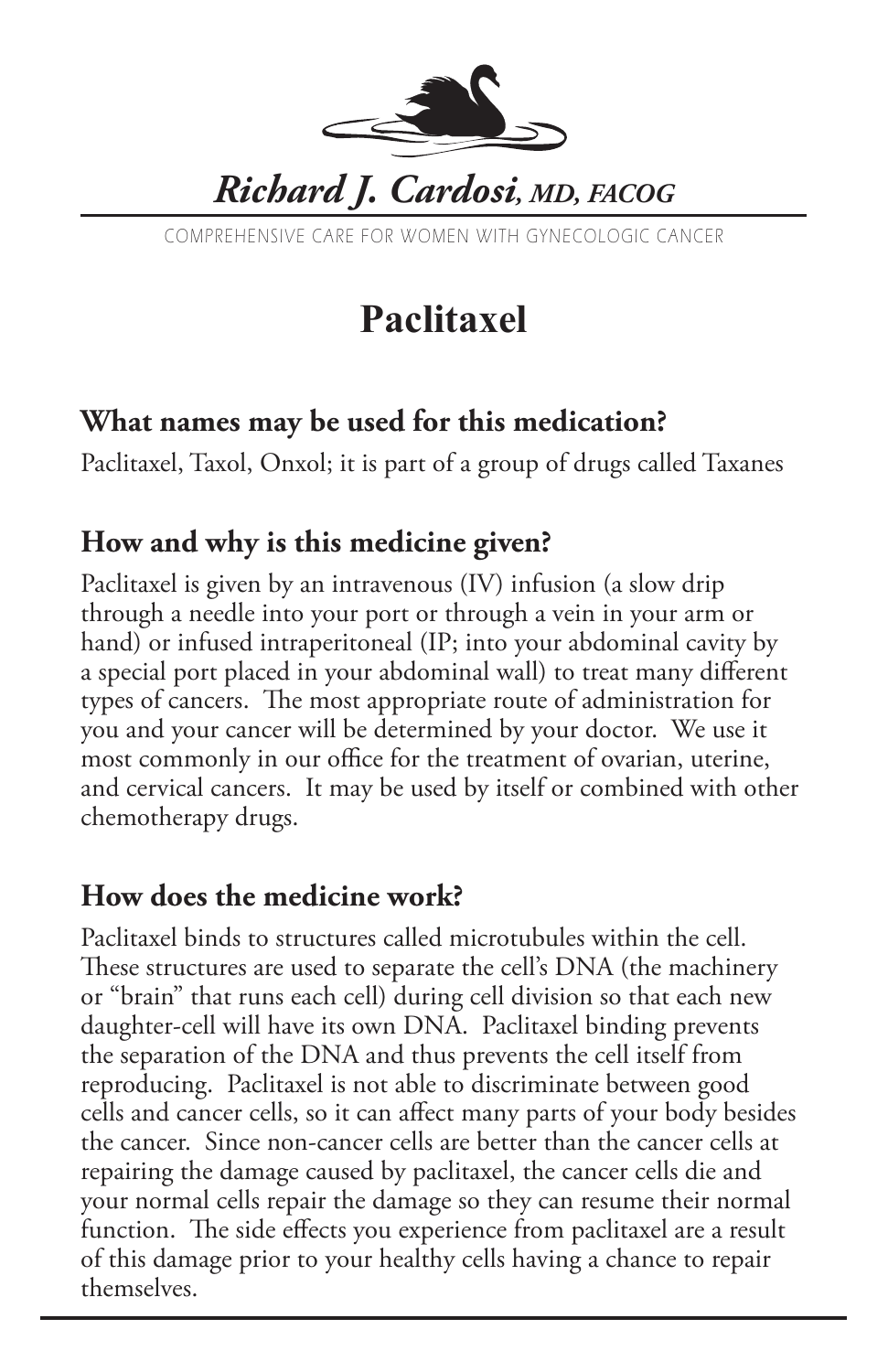Paclitaxel is cleared from your body through the liver by your billiary system. The enzyme systems that cause this metabolism can be influenced by other medications. It is therefore very important for you to be sure your list of medications that you take for other health problems (such as blood pressure, diabetes, etc.) stays accurate and up to date in our office. We will review your medication list at each visit, and we will monitor your liver's function through blood tests performed prior to each treatment cycle.

#### **How often is this medicine given?**

Paclitaxel is typically given once every 3-4 weeks (every 21-28 days), but may occasionally be given weekly (every 7 days). The total number of treatments recommended will vary based on your clinical circumstances, but an initial plan will be outlined for you by your doctor. The infusions are given in the infusion center at the Center for Cancer Care and Research (white building located across the parking lot from our office). Prior to each treatment, you will be seen in the office for an exam, and blood tests will be reviewed to be sure it is safe to administer your next treatment. It is, of course, very important to keep all of your appointments for chemotherapy and lab testing.

## **What side effects does this medicine cause?**

There are many possible side effects of all chemotherapy drugs, so the following is only inclusive of the most common or serious possibilities from paclitaxel. You will be asked to complete a symptom form at each visit in order for us to accurately assess the side effects that you may be experiencing. This form helps your doctor be sure that no adverse effects of treatment are overlooked, and it serves to help you recall which symptoms you may have experienced since your last treatment.

 $*$  Hair loss is typically complete with paclitaxel, but some patients do experience less hair loss than others. Hair growth should return upon completion of treatment.

• Nausea and vomiting are not unusual but are less common today than in the past because of much improved anti-nausea medications. You will be given prescriptions for medications to prevent nausea, and it is important that you take them as directed in order for them to be most effective. If you have questions, do not hesitate to call the office.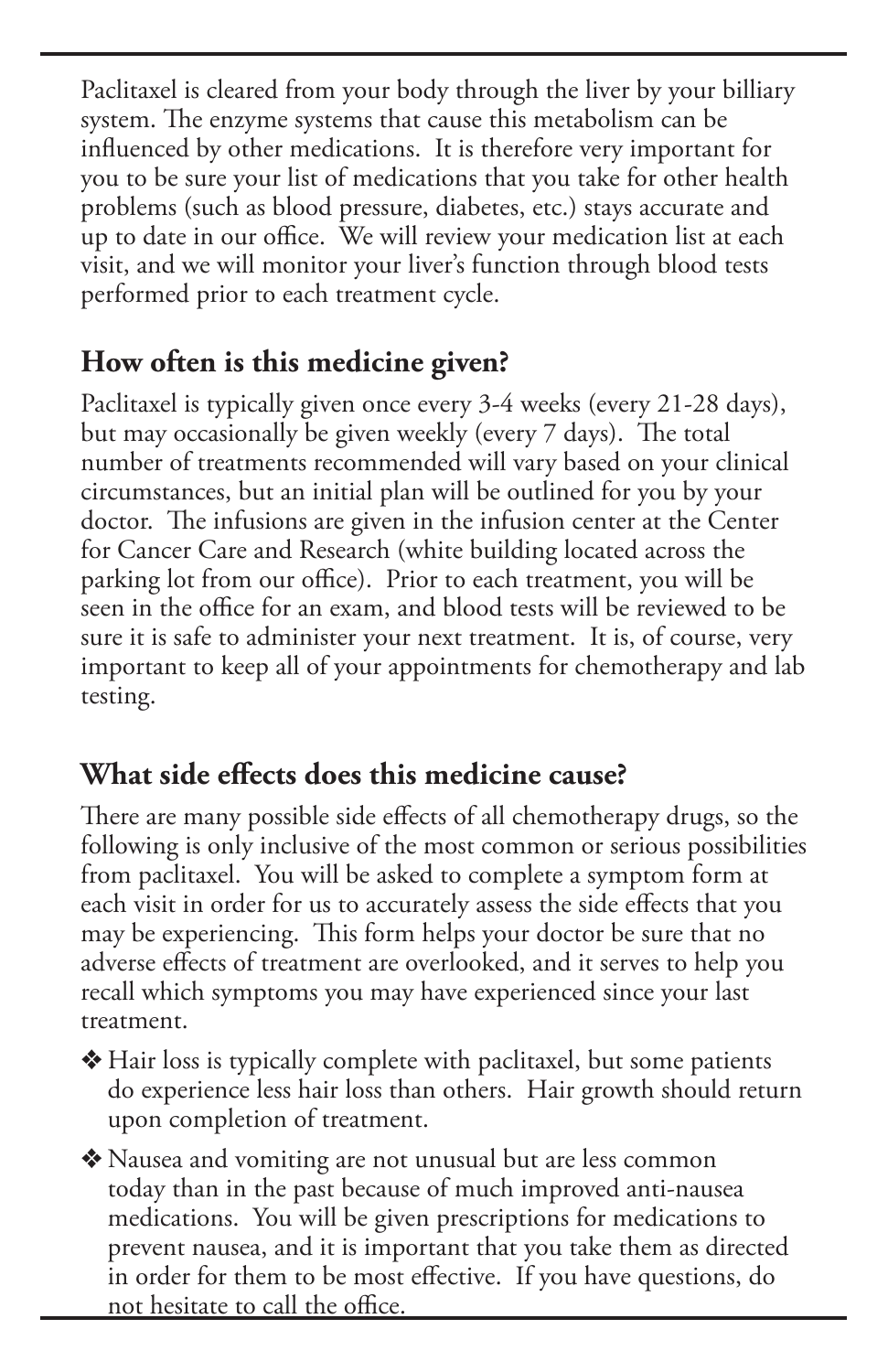$\triangle$  Nerve toxicity is seen in about 60% of patients taking paclitaxel. Numbness, tingling, burning, or pain in your hands or feet, or ringing in your ears may be signs of nerve injury. These symptoms are more likely in patients with diabetes, heavy alcohol use, or when paclitaxel is given with other neurotoxic drugs (such as cisplatin). Please report these symptoms if present at your next office visit. These symptoms may or may not resolve after stopping treatment and can lead to difficulties with daily activities such as clasping jewelry, buttoning clothes, or clumsiness with walking among others.

◆ Bone marrow suppression is when the bone marrow cannot make enough red cells, white cells, or platelets to keep up with demand, and this is a side effect of most chemotherapy medications, including paclitaxel. All of your blood counts will be monitored regularly throughout treatment.

- *Anemia* is the result of not enough red blood cells and may cause fatigue, chest pain, shortness of breath, or dizziness.
- *Neutropenia* results when your white blood cell count goes too low, and this will put you at an increased risk for infection. It is very important that you avoid sick friends and family; be diligent about hand-washing as well. This does not mean that you cannot be out in public, and in fact you can continue to participate in normal activities such as going to church or a movie, etc. If you think you may have an infection or have a fever of 100.5°F or more, call the office immediately.
- *Thrombocytopenia* is the term for too low of a platelet count. This can lead to excessive bruising or bleeding with only minor injury such as brushing your teeth or blowing your nose.
- v Bradycardia is a slowing of the heart rate and can occur with paclitaxel. This is usually brief and not recognizable and does not typically require any treatment. We monitor your vital signs during your infusion to be sure you remain stable at all times.

v Mucositis is sores/ulcers in the mouth that can cause pain and difficulty eating or swallowing. This is not common but can occur with paclitaxel. This can be minimized with good oral hygiene and a warm salt-water solution gargled after each meal. Prescription medication is also available if these steps are ineffective at resolving your symptoms.